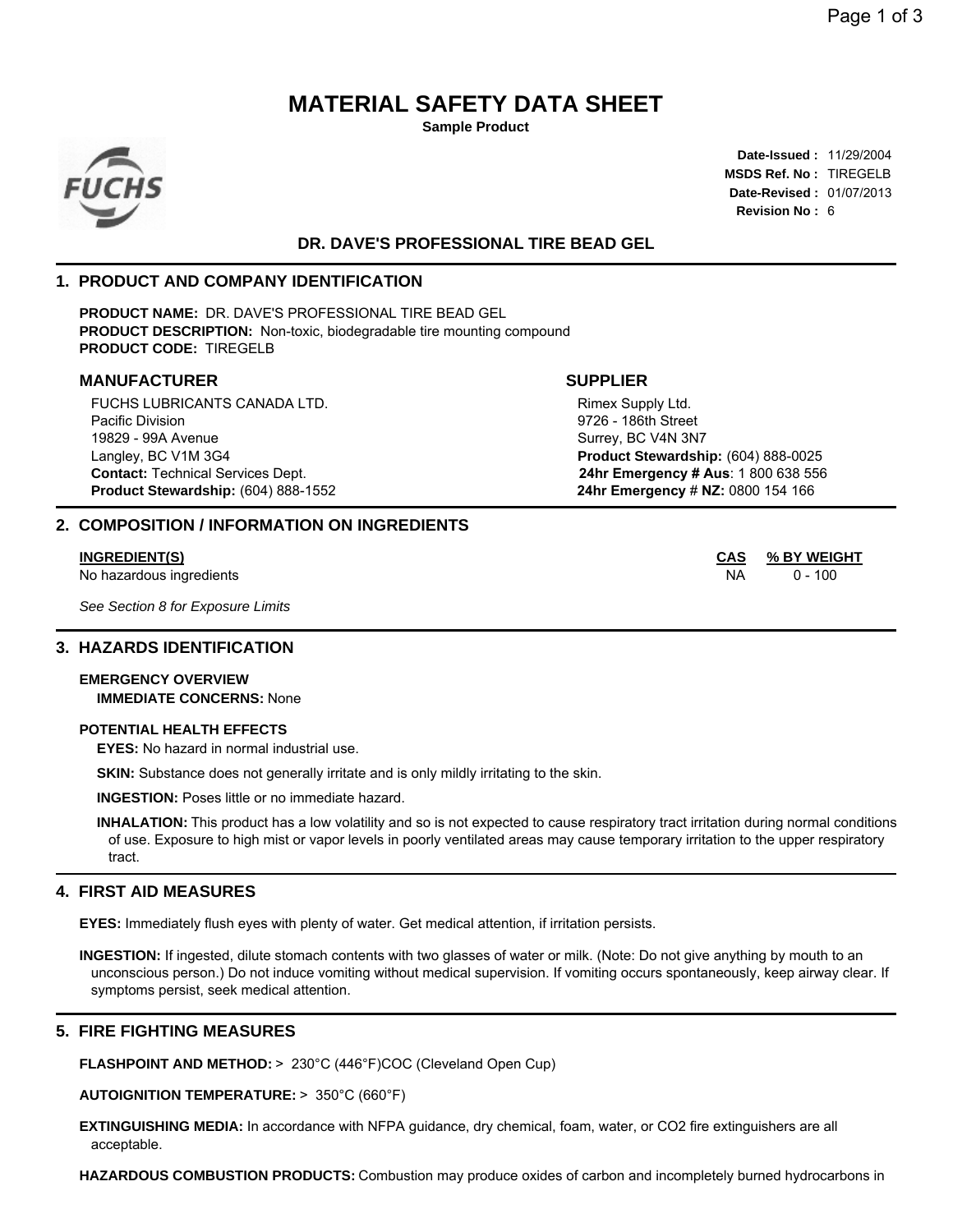the form of fumes and smoke.

## **SENSITIVE TO STATIC DISCHARGE:** None known.

## **SENSITIVITY TO IMPACT:** None known.

**HAZARDOUS DECOMPOSITION PRODUCTS:** Thermal decomposition may produce oxides of carbon and incompletely burned hydrocarbons in the form of fumes and smoke.

## **6. ACCIDENTAL RELEASE MEASURES**

**SMALL SPILL:** Small volumes or residues may be soaked up with absorbent material.

**LARGE SPILL:** Prevent from entering water systems. Soak up with absorbent or contain in a closed vessel.

## **7. HANDLING AND STORAGE**

**HANDLING:** Keep away from incompatible substances. Do not take internally.

**STORAGE:** Store in a tightly closed container.

**STORAGE TEMPERATURE:** Not Established

## **8. EXPOSURE CONTROLS / PERSONAL PROTECTION**

**ENGINEERING CONTROLS:** No special ventilation requirements.

## **PERSONAL PROTECTIVE EQUIPMENT**

**EYES AND FACE:** Wear safety glasses with side shields (or goggles) and a face shield.

**SKIN:** Chemical resistent gloves such as nitrile or rubber are recommended to protect against exposure. Where splashing or soaking is likely, wear oil or chemical resistant clothing to prevent exposure.

**RESPIRATORY:** Not normally required.

**PROTECTIVE CLOTHING:** Coveralls are sufficient.

**WORK HYGIENIC PRACTICES:** Wash hands prior to eating or smoking.

## **9. PHYSICAL AND CHEMICAL PROPERTIES**

**PHYSICAL STATE:** Semi-Gel **ODOR:** Mild **APPEARANCE:** Translucent green **VAPOR PRESSURE:** < 1 mmHg at 20°C **SOLUBILITY IN WATER:** Insoluble **EVAPORATION RATE:** < 0.01 (n-Butyl Acetate=1) **DENSITY: 0.909 g/mL**

## **10. STABILITY AND REACTIVITY**

**STABLE:** YES

**HAZARDOUS POLYMERIZATION:** NO

**CONDITIONS TO AVOID:** Oxidizing materials.

**STABILITY:** Stable.

**POLYMERIZATION:** Will not occur.

**HAZARDOUS DECOMPOSITION PRODUCTS:** oxides of carbon, incompletely burned hydrocarbons as fumes and smoke.

## **11. TOXICOLOGICAL INFORMATION**

**EYE EFFECTS:** None known.